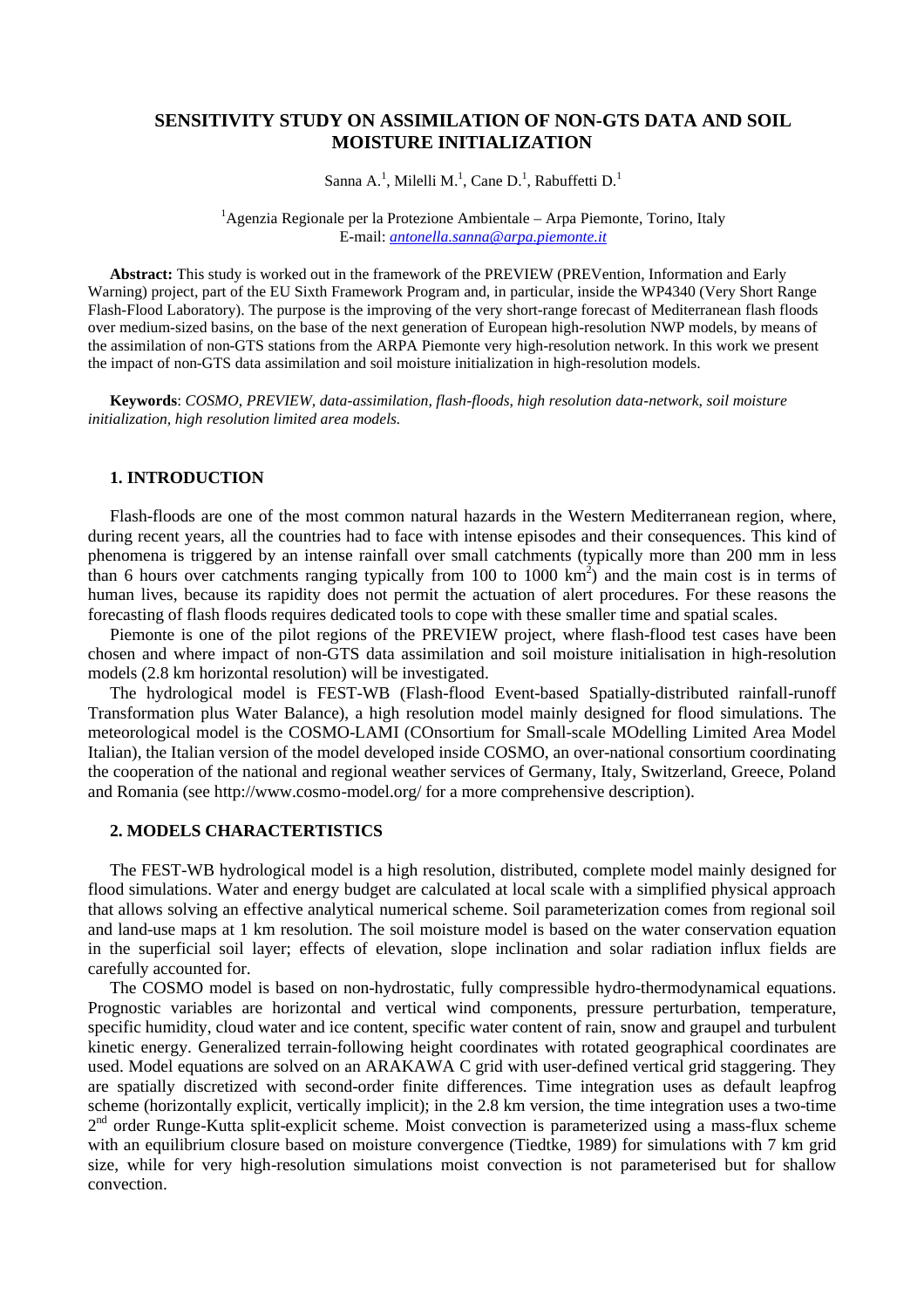#### **3. SELECTED TEST CASE AND EXPERIMENTAL DESIGN**

The test case presented in this work was selected among a series of flash-flood events investigated within the framework of PREVIEW project. In June 2002, heavy precipitation and thunderstorms affected the North-Western zones of Piemonte from Tuesday 4 June 2002 to Wednesday 5 June 2002. These precipitations caused landslides, erosions and floodings in the area between Canavese valleys (province of Turin) and Ossola Valley (province of Verbania). The alert code for localized hydrological risk condition was activated by Arpa Piemonte during this episode. The event interested mainly the Northern sector of the Piemonte on Wednesday 5 June, reaching its maximum intensity at about 18 UTC.

A mesoscale four-dimensional data assimilation (hereafter FDDA) and short-term forecasting system has been developed and tested. The assimilation method is based on the Newtonian relaxation technique where model solutions are nudged towards individual observations (Stauffer and Seaman, 1990 and Stauffer and Seaman, 1994). The system tested here is based on a first run at resolution of 7 km and without data assimilation to provide boundary and initial conditions (hereafter ICs and BCs respectively) to a finer nested grid at 2.8 km resolution, 222x200 size and 45 vertical levels. This first run is carried out using the ICs and BCs provided by the IFS  $T<sub>1</sub>511$  (ECMWF meteorological model, about 100 km horizontal resolution). Then a set of four assimilation/forecast (12h assimilation and 24h forecast) cycles is conducted by varying data assimilated and nudging parameters:

1) CTRL is the "control" version without data assimilation;

2) SET2 is run with assimilation of GTS radiosoundings and non-GTS data from the Piemonte Region high-density ground network. Sea level pressure, 2m humidity and 10m wind measurements are assimilated using the same nudging parameters of the operational version, which is at coarser resolution (7 km) and optimized for a less dense station network. This suite is characterized by a strict limitation on anemometric stations which must be located at less then 100 m above the mean sea level. Over Piemonte region this implies that only two stations can be used in the assimilation cycle;

3) SET3 is like SET2 but with nudging parameters adjusted in order to fit into a denser network. Moreover also 2m temperature (hereafter T2m) is assimilated and limitation on wind stations assimilation is removed;

4) SET4 is like SET3 but with soil moisture IC field replaced by one simulated with FEST.

SET3 and SET4 are referred to as fine-adjusted configuration experiments.

#### **4. RESULTS**

Model results are presented focusing on 18h-cumulated precipitation field and T2m. In the considered runs the 12h-assimilation cycle starts at 00UTC of 5 June while forecast starts at 12UTC of 5 June.

Precipitation data are verified computing the statistical indices of frequency bias (FBIAS) and Equitable Threat Score (ETS) (Wilks, 2006). Observed and forecast precipitation contingency tables are computed by assigning to each grid point the nearest weather station of the Piemonte Regional data network. Results are presented only for the event maximum intensity, reached at 18UTC of 5 June 2002.

T2m data are verified by means of daily cycles, Mean Error (ME) and Root Mean Square Error (RMSE). Statistical indices are computed assigning to each grid point the nearest network weather station. Results are presented in terms of time series along the 24 hour forecast period, vertical profiles and daily cycles.

Figure 1 shows model results for precipitation. SET2 data show no improvement with respect to CTRL, while SET3 and SET4 data show biases closer to one and higher values of the ETS. The fine-adjusted assimilation of non-GTS data seems then to give better results. Comparison between SET3 and SET4 data shows no significant variations: in this case the use of a better soil moisture adds no value to the forecasts.

Figure 2 shows results for T2m, with ME on the left panel and RMSE on the right one. CTRL presents a clear underestimation of T2m in the first 9 forecast hours, while in the last 6 forecast hours the model seams to overestimate the observations. The effect of data assimilation in SET2 is an even larger underestimation of T2m in the first 9 hours, while SET3 and SET4 strongly reduce the model bias. Contemporarily RMSE is considerably reduced in SET3 and SET4 with respect to both CTRL and SET2. The overall effect of dataassimilation is however limited to the first forecast period.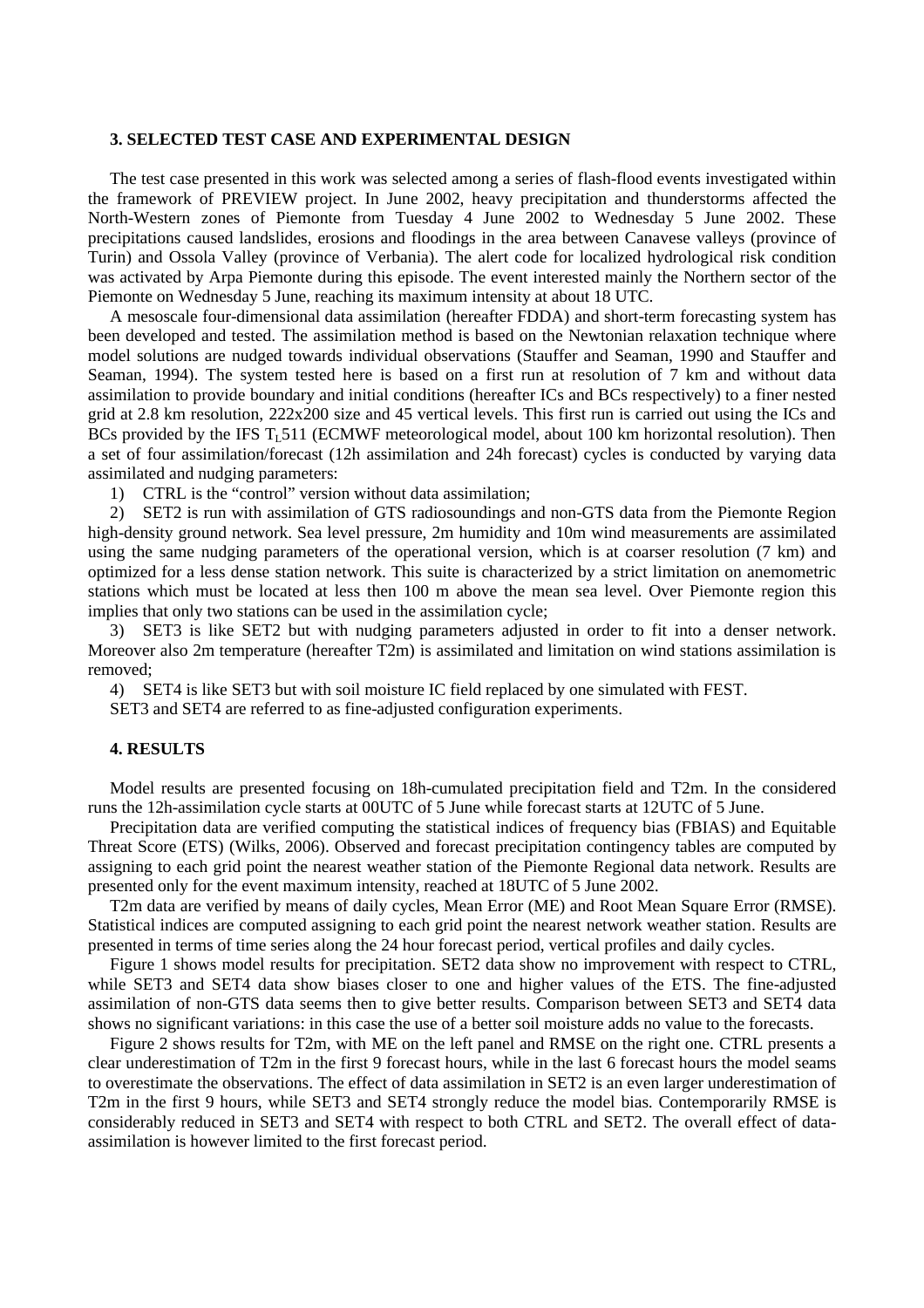

**Figure 1:** 18h cumulated precipitation. Left: Frequency Bias. Right: Equitable Threat Score. CTRL, SET2, SET3, SET4 data are plotted by black triangles, red circles, blue squares and green diamonds respectively. Titles refer to forecast initial date.



**Figure 2:** Three-hourly verification statistics for T2m. Left: Mean Error. Right: Root Mean Square Error. In both panels black triangles represent CTRL, red circles SET2, blue squares SET 3 and green diamonds SET 4 respectively. Titles refer to forecast initial date.



**Figure 3:** Temperature vertical profile at CUNEO GTS station. Left: analysis time. Right: 12th forecast hour. In both panels black diamonds represent OBS, red circles SET2, blue squares SET3.